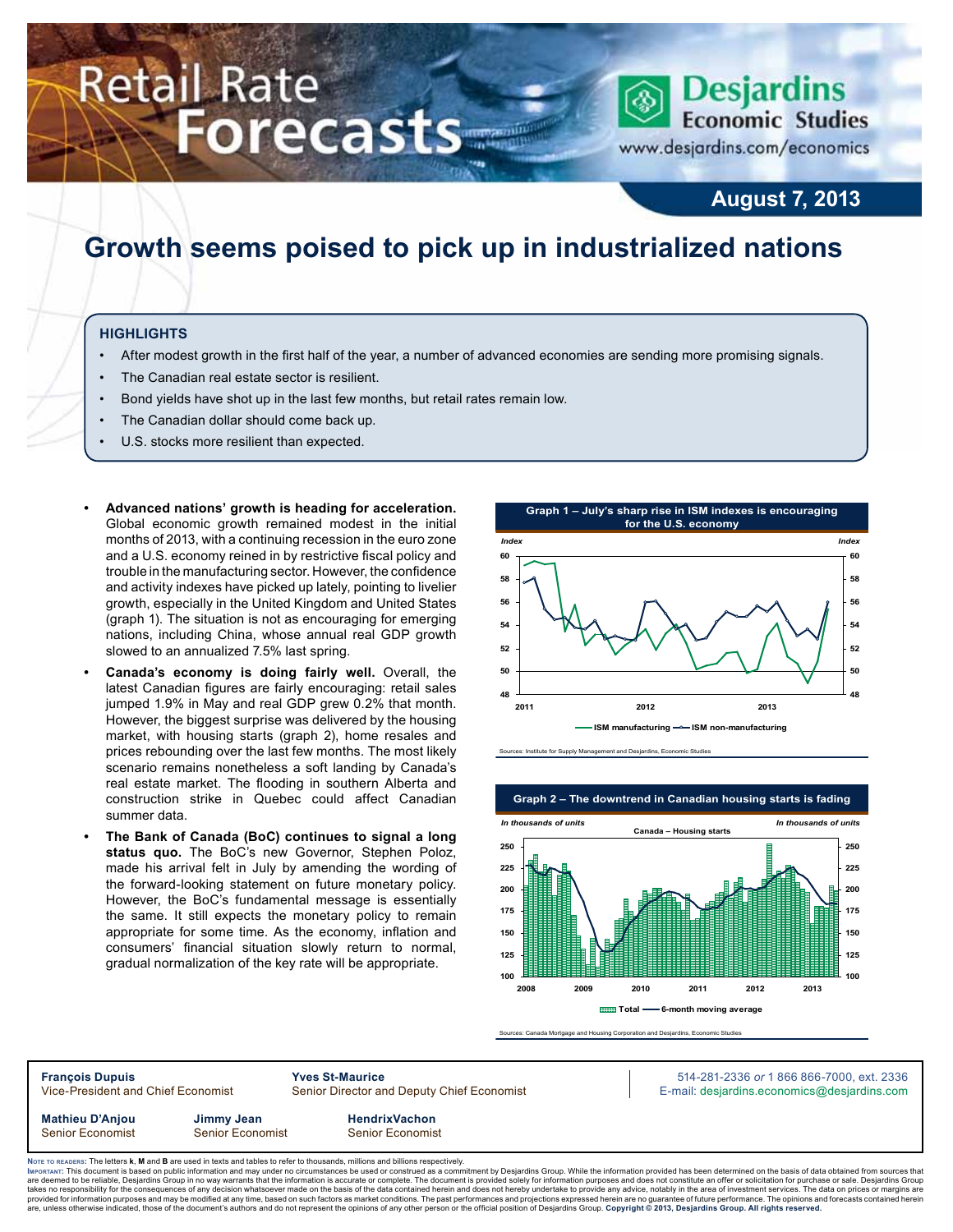

- **• The Federal Reserve (Fed) strives to soothe investors.**  Confirmation that U.S. monetary authorities were contemplating cutting back on their financial security purchases worried investors in May and June. However, since then, Fed leaders have several times signalled that the monetary policy would remain highly expansionary for several quarters to come. While the Fed could start to taper its securities purchases this fall, U.S. key rates should remain at their floor until late 2015.
- **• Long-term bond yields are still much higher than they were in spring.** The reassuring remarks from Fed leaders soothed the financial markets, and the U.S. stock market jumped to another historic high. Bond yields remain much higher than they were several months ago (graph 3), however, with investors no longer ready to accept yields that are below inflation.
- **The climb by retail rates promises to be limited.** The surge in bond yields prompted some upticks in retail rates. The 3-year mortgage rate is up 20 basis points since the end of May. We could see some additional slight increases in the next few months. Retail rates should remain very low for a few more quarters, however (graph 4).





#### **Table 1 Forecasts : Retail rate**

|                                | <b>Discount</b><br>rate $(1)$ | Prime rate (1) | Mortgage rate (1) |               |               | Term savings (1) (2) |               |               |  |
|--------------------------------|-------------------------------|----------------|-------------------|---------------|---------------|----------------------|---------------|---------------|--|
|                                |                               |                | 1 year            | 3 years       | 5 years       | 1 year               | 3 years       | 5 years       |  |
| <b>Realized - End of month</b> |                               |                |                   |               |               |                      |               |               |  |
| February 2013                  | 1.25                          | 3.00           | 3.09              | 3.70          | 5.24          | 0.90                 | 1.25          | 1.75          |  |
| <b>March 2013</b>              | 1.25                          | 3.00           | 3.09              | 3.55          | 5.14          | 0.90                 | 1.25          | 1.75          |  |
| April 2013                     | 1.25                          | 3.00           | 3.09              | 3.55          | 5.14          | 0.90                 | 1.25          | 1.75          |  |
| May 2013                       | 1.25                          | 3.00           | 3.09              | 3.55          | 5.14          | 0.90                 | 1.25          | 1.75          |  |
| <b>June 2013</b>               | 1.25                          | 3.00           | 3.14              | 3.65          | 5.14          | 0.90                 | 1.25          | 1.75          |  |
| <b>July 2013</b>               | 1.25                          | 3.00           | 3.14              | 3.75          | 5.14          | 0.90                 | 1.25          | 1.75          |  |
| Aug. 6, 2013                   | 1.25                          | 3.00           | 3.14              | 3.75          | 5.14          | 0.90                 | 1.25          | 1.75          |  |
| <b>Forecasts</b>               |                               |                |                   |               |               |                      |               |               |  |
| End of quarter                 |                               |                |                   |               |               |                      |               |               |  |
| 2013: Q2                       | 1.25                          | 3.00           | $3.00 - 3.40$     | $3.50 - 4.00$ | $5.00 - 5.50$ | $0.65 - 1.15$        | $1.05 - 1.55$ | $1.55 - 2.05$ |  |
| 2013: Q3                       | 1.25                          | 3.00           | $3.00 - 3.40$     | $3.50 - 4.00$ | $5.00 - 5.50$ | $0.70 - 1.20$        | $1.10 - 1.60$ | $1.60 - 2.10$ |  |
| 2013: Q4                       | $1.00 - 1.50$                 | $2.75 - 3.25$  | $2.95 - 3.45$     | $3.60 - 4.10$ | 5.00 - 5.50   | $0.75 - 1.25$        | $1.10 - 1.60$ | $1.60 - 2.10$ |  |
| 2014: Q1                       | $1.00 - 1.50$                 | $2.75 - 3.25$  | $3.10 - 3.60$     | $3.90 - 4.40$ | 5.10-5.60     | $0.80 - 1.30$        | $1.15 - 1.65$ | $1.75 - 2.25$ |  |
| End of year                    |                               |                |                   |               |               |                      |               |               |  |
| 2014                           | $1.50 - 2.00$                 | $3.25 - 3.75$  | $3.40 - 3.90$     | 4.25 - 4.75   | 5.30 - 5.80   | $1.10 - 1.60$        | $1.50 - 2.00$ | $2.15 - 2.65$ |  |
| 2015                           | $2.00 - 2.50$                 | $3.75 - 4.25$  | $4.25 - 4.75$     | $5.25 - 5.75$ | $6.00 - 6.50$ | $1.50 - 2.00$        | $2.25 - 2.75$ | $2.70 - 3.20$ |  |
| 2016                           | $2.75 - 3.75$                 | 4.50-5.50      | 4.80-5.80         | $5.60 - 6.40$ | $6.25 - 7.05$ | $1.65 - 2.65$        | $2.60 - 3.40$ | $3.00 - 3.80$ |  |
|                                |                               |                |                   |               |               |                      |               |               |  |

Note: Forecasts are expressed as ranges. (1) End of quarter forecasts; (2) Non-redeemable (annual). Source: Desjardins, Economic Studies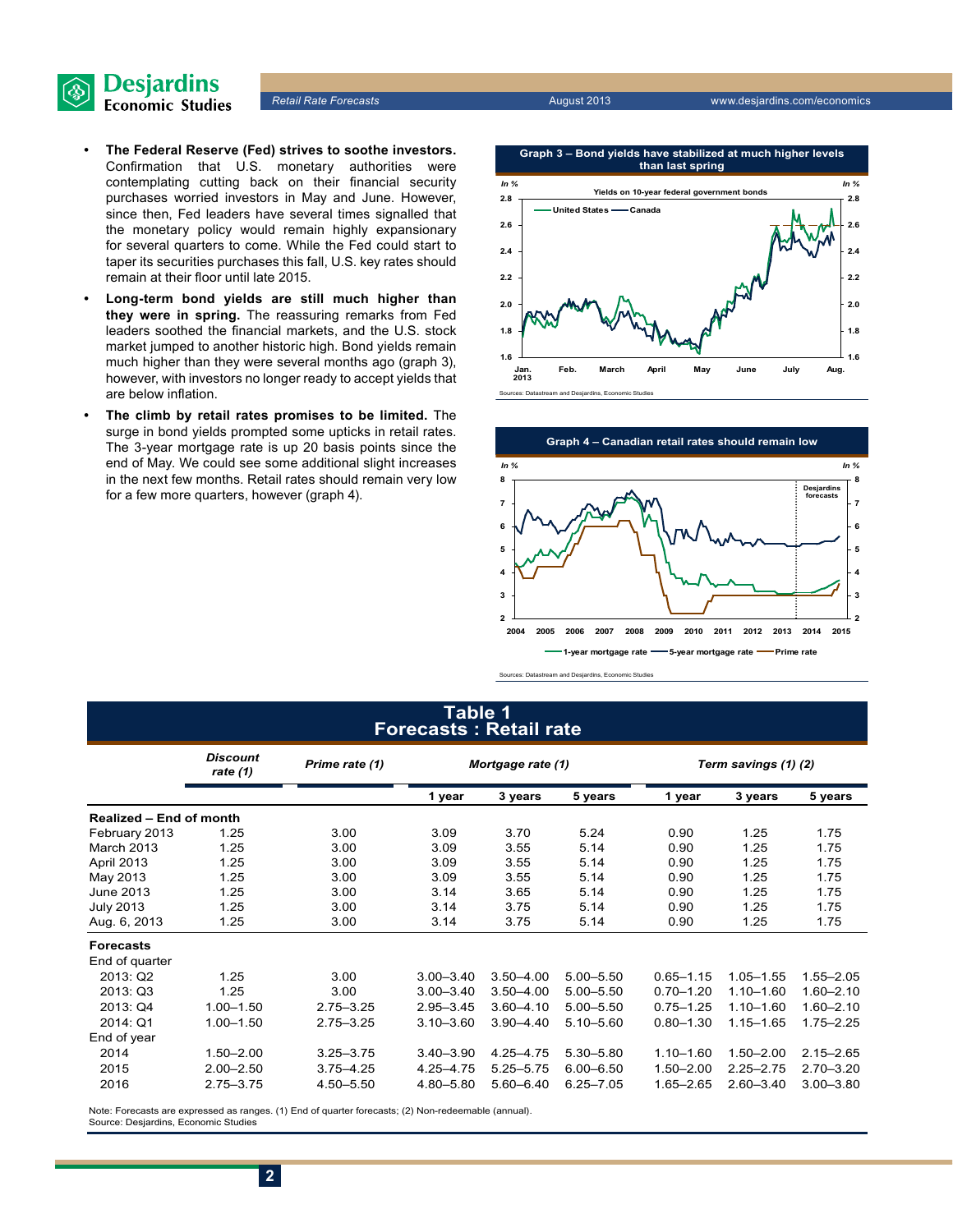

### **CanadiAn Dollar The Canadian dollar will come back up**

- The Canadian dollar hit a 21-month low in early July, at US\$0.9428. The weakness was primarily due to a U.S. dollar that had strengthened in anticipation of less accommodative U.S. monetary policy. Fears surrounding emerging nations' growth and commodity demand also impacted the Canadian dollar negatively.
- The trend reversed in the last few weeks, and the loonie is once again trading at around US\$0.96 (graph 5). A better understanding of the Federal Reserve's (Fed) stance pulled the greenback down. The Canadian dollar also got a boost from a few better-than-anticipated economic statistics and from high oil prices. Fears regarding commodity demand remain high overall, however, especially as Chinese growth continues to disappoint.
- The euro has also been trending up against the U.S. dollar in the last few weeks, going from less than US\$1.28 at the start of July to US\$1.33 recently. The weakening greenback and the release of encouraging data on an upcoming end to the euro zone's recession were the main factors boosting the common currency. The euro was more stable against the Canadian dollar. The exchange rate held at around C\$1.36–1.37/€ (graph 6).
- **Forecasts:** The Canadian dollar is not expected to get back to parity against the greenback until the start of 2014. The prospect of Canadian monetary firming in the fall of 2014 and anticipated easing of the concerns about global commodity demand will help the loonie rise. However, changes to the Fed's stance could prompt further periods of elevated volatility. The tough economic and political context and the possibility of additional monetary easing in the euro zone should keep the euro from moving substantially above US\$1.30 in the coming months. The euro should go down slightly against the Canadian dollar.



Sources: Datastream and Desjardins, Economic Studies



Sources: Datastream and Desjardins, Economic Studies

| <b>Determinants</b>                                | <b>Short-term</b> | Long-term |
|----------------------------------------------------|-------------------|-----------|
| Oil prices                                         |                   |           |
| Metals prices                                      |                   |           |
| Interest rates spreads<br>(Canada - United States) |                   |           |

#### **Table 2 Forecasts: currency**

|               | -      |        |        |        |        |        |  |        |        |                 |        |
|---------------|--------|--------|--------|--------|--------|--------|--|--------|--------|-----------------|--------|
|               | 2012   |        | 2013   |        |        |        |  | 2014   |        |                 |        |
| End of period | Q3     | Q4     | Q1     | Q2     | Q3f    | Q4f    |  | Q1f    | Q2f    | Q <sub>3f</sub> | Q4f    |
| US\$/CAN\$    | 1.0165 | 1.0079 | 0.9828 | 0.9506 | 0.9600 | 0.9800 |  | 0.9900 | 1.0000 | 1.0100          | 1.0200 |
| CANS/US\$     | 0.9838 | 0.9922 | 1.0175 | 1.0520 | 1.0417 | 1.0204 |  | 1.0101 | 1.0000 | 0.9901          | 0.9804 |
| CAN\$/€       | 1.2657 | 1.3081 | 1.3065 | 1.3674 | 1.3646 | 1.3367 |  | 1.3333 | 1.3300 | 1.3168          | 1.3137 |
| US\$/€        | 1.2865 | 1.3184 | 1.2841 | 1.2999 | 1.3100 | 1.3100 |  | 1.3200 | 1.3300 | 1.3300          | 1.3400 |
| US\$/£        | 1.6148 | .6255  | 1.5185 | 1.5167 | 1.5300 | 1.5500 |  | 1.5700 | 1.5800 | 1.5900          | 1.6000 |
|               |        |        |        |        |        |        |  |        |        |                 |        |

Sources: Datastream, Federal Reserve Board and Desjardins, Economic Studies file of the case of the case of the case of the case of the case of the case of the case of the case of the case of the case of the case of the ca

**3**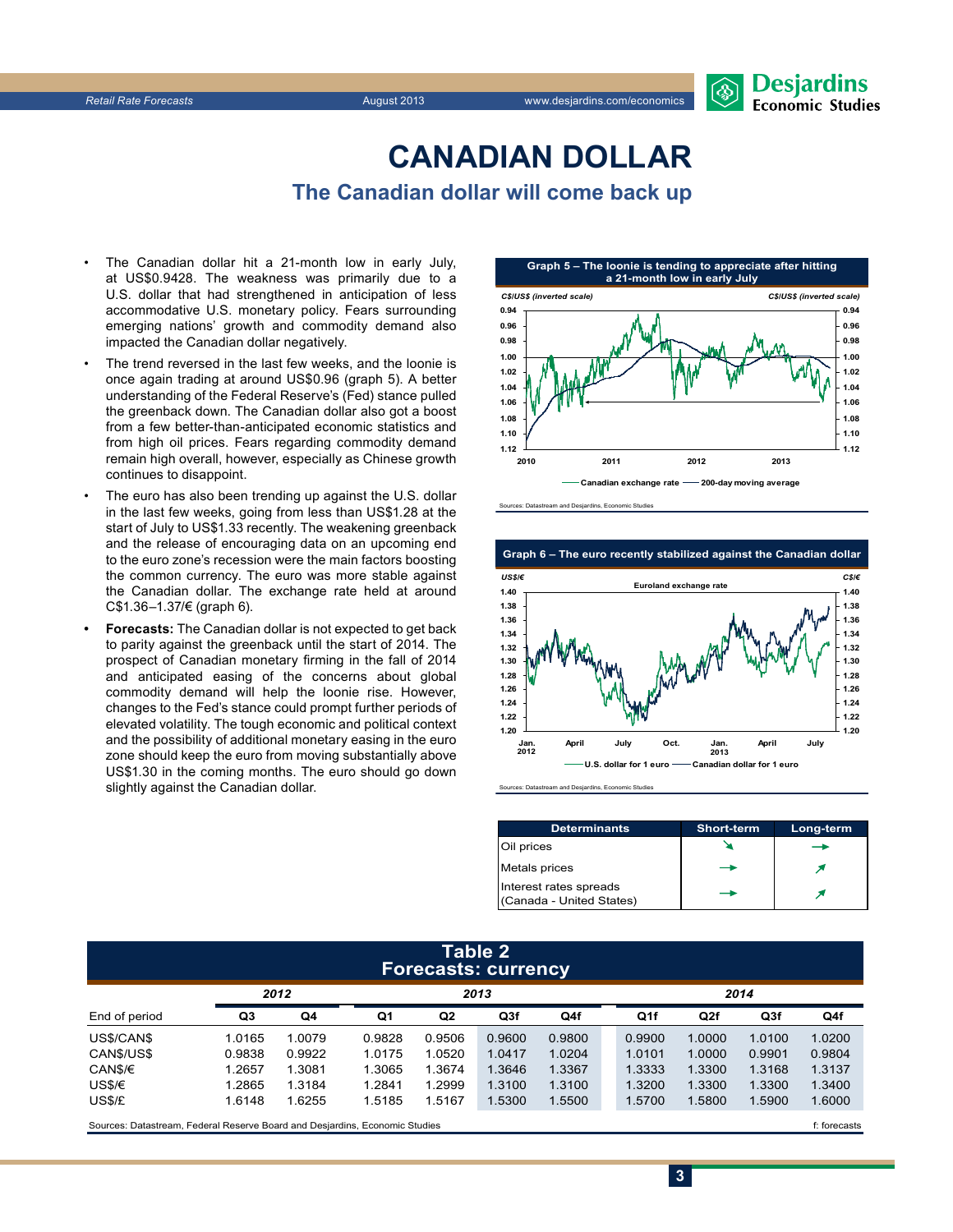



**Asset classes return U.S. stocks more resilient than expected**

- The rally, which had seemed invincible since the start **of the year, ran into its first difficulties in late spring.** Uncertainty surrounding the impact on economic growth of a potential drop in support from the Federal Reserve (Fed) prompted a decline of more than 5% in the S&P 500 between May 21 and June 24. July saw a quick turnaround, however. Once the Fed made every effort to explain that tapering did not constitute monetary tightening, and after the release of job creation figures that had been revised upward at the start of July, stock investors regained some confidence. The S&P 500 recouped all of the losses incurred in May and June, returning to its previous trend (graph 7). As of August 6, the stock market index was showing an impressive gain of nearly 20% since the start of the year.
- The Canadian stock market looks up. While the S&P/TSX's performance since the beginning of the year is nowhere near as spectacular (about flat on a year-to-date basis), some improvement has been seen lately, with a gain of 8.1% from the June 24 low to August 6. The recovery in the energy sector has been highly beneficial, going hand in hand with the rise by oil prices, as WTI (West Texas Intermediate) prices went up by around US\$15 in July. For its part, the materials sector had started to improve in July, but the sharp drop by potash prices (graph 8) following the dissolution of a major Russian and Belorussian cartel led the sub-index to wipe out much of its gains at the end of the month. In contrast, the consumer staples sector, one of the strongest components of the S&P/TSX in 2013, accelerated sharply in July (graph 9), propelled in particular by Loblaw's acquisition of Shopper's Drug Mart. However, given this sector's small weight, the impact on the overall index was negligible.
- **• Downside pressure on bonds eases slightly.** While the vagaries of the economic statistics created some occasional blips in July, the magnitude of the daily movements in bond yields diminished compared with May and June. At the start, the yield back up was largely due to the normalization of real rates; however, these began to stabilize in July, as inflation expectations firmed somewhat (graph 10) in response to the Fed's more dovish tone. All in all, instead of the net uptrend that characterized the end of spring, U.S. 10-year yields oscillated in a 2.45% to 2.70% band (2.35 to 2.55% for the Canadian yield). The next major level of 3.0% seems harder to reach, especially given that the revised job creation figures that came out in early August for the United States indicated slower growth than the previous month's figures. Weak inflation and fears that the upswing by mortgage rates will put the brakes on real estate recovery will likely mean that the Fed will maintain a cautious stance. Despite this, there is nothing to indicate beyond doubt that it will not move ahead with tapering next month: excluding employment, most recent activity indicators point to firming. Moreover, the latest U.S. bond auctions signal reduced investor appetite for an asset class that will be getting less